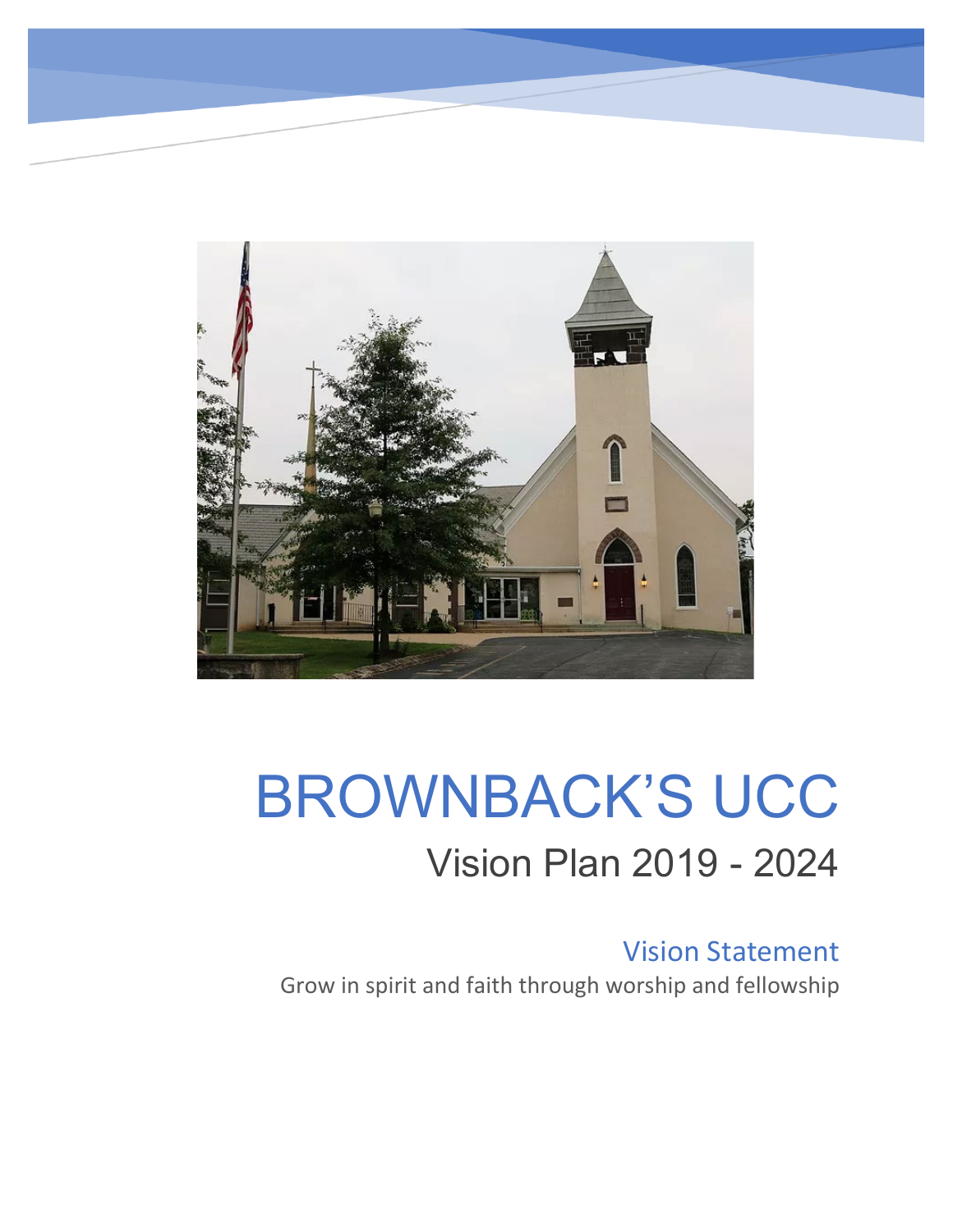**Growth Measure:** yearly analysis of attendance and giving

Objective 1: We will strive to find ways to grow our spirituality.

- 1. Expand variation in the service
	- i. Consider special services, like Youth Sunday or Christmas in July
		- 1. Accountability: Music and Worship
		- 2. Timeline: Minimum two per year
		- 3. Financial Impact: None

One piece of our strategy is holding special services, which will allow more people to be involved and attract new people to attend. By finding more ways to reach more people, we have the best chance to grow our faith body. Worship is a very important piece to our faith and having variety, like how we have different meals for dinner, will enhance our spirituality both individually and collectively.



- ii. Encourage more lectors
	- 1. Accountability: Music and Worship
	- 2. Timeline: Requests made quarterly
	- 3. Financial Impact: None

In terms of growing individually, this is an opportunity to step out of the pews and stand before God's people to present His words to everyone. This is one of the best ways to become more familiar with the Bible and the stories you may not have heard. We will also be able to hear from different people within our congregation and encourage others to do the same!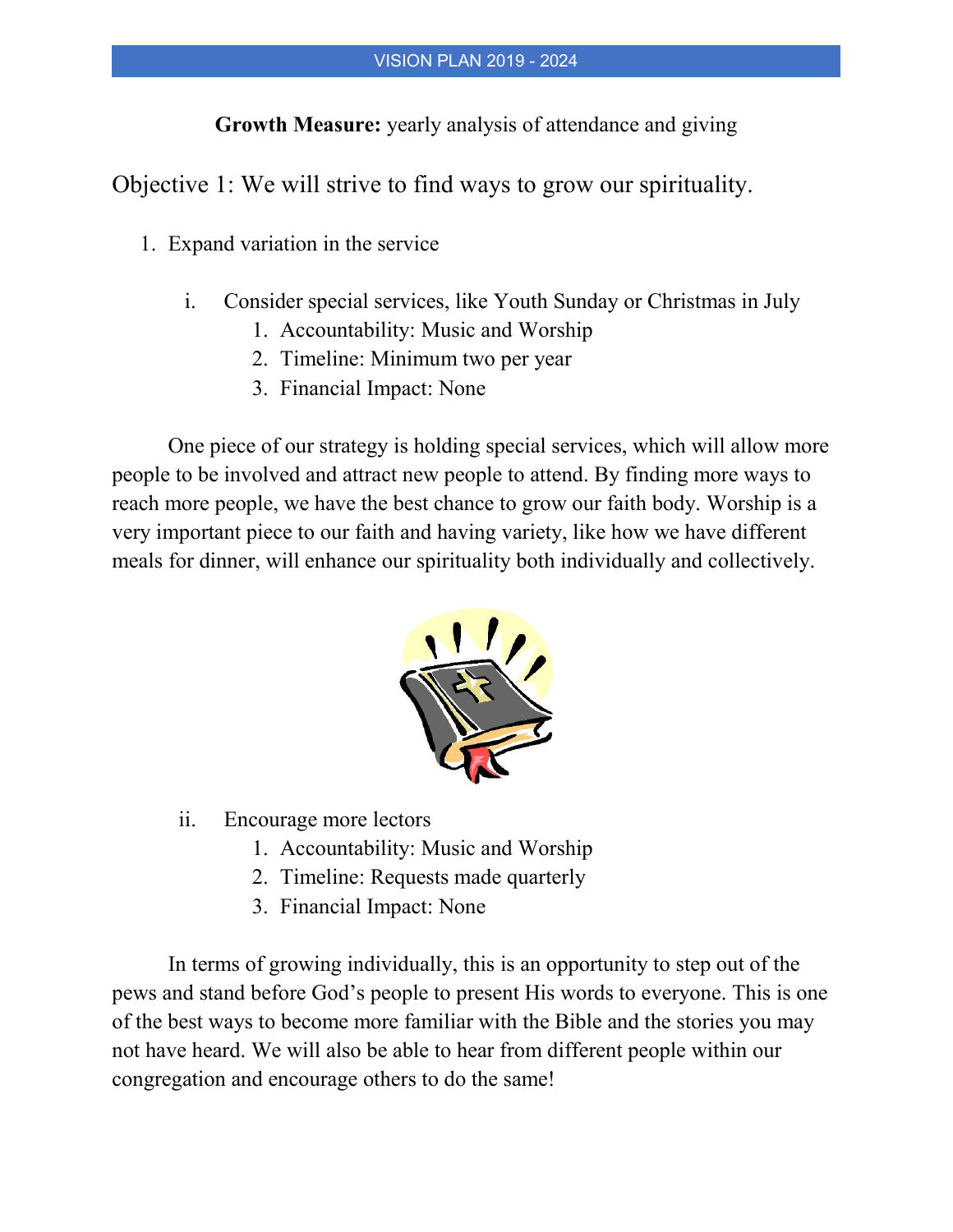- 2. Vary music to meet a wide range of interests
	- i. Accountability: Pastor, Organist, and Choir Director
	- ii. Timeline: Ongoing
	- iii. Financial Impact: Minimal

Our rich variety of music was a common trend in our survey responses and listening sessions. Musical variety provides everyone with the ability to worship God in a personal way. Through new ways of hearing our praise to God, there will be an opportunity in which to feel and experience something new in worship. In our ever-changing world, we continually seek to keep our faith relevant and meaningful.



- 3. Continue growth toward more conversational sermons
	- i. Accountability: Pastor and Spiritual Council
	- ii. Timeline: Ongoing
	- iii. Financial Impact: None

Being more conversational is a lot of me finding my voice to be both comfortable and vulnerable, as I speak to God's word. In an ever-changing world, finding the courage and boldness to speak out and for what we believe can be challenging, but doing so will build greater trust for those who hear the message. *(From, Pastor Mark)*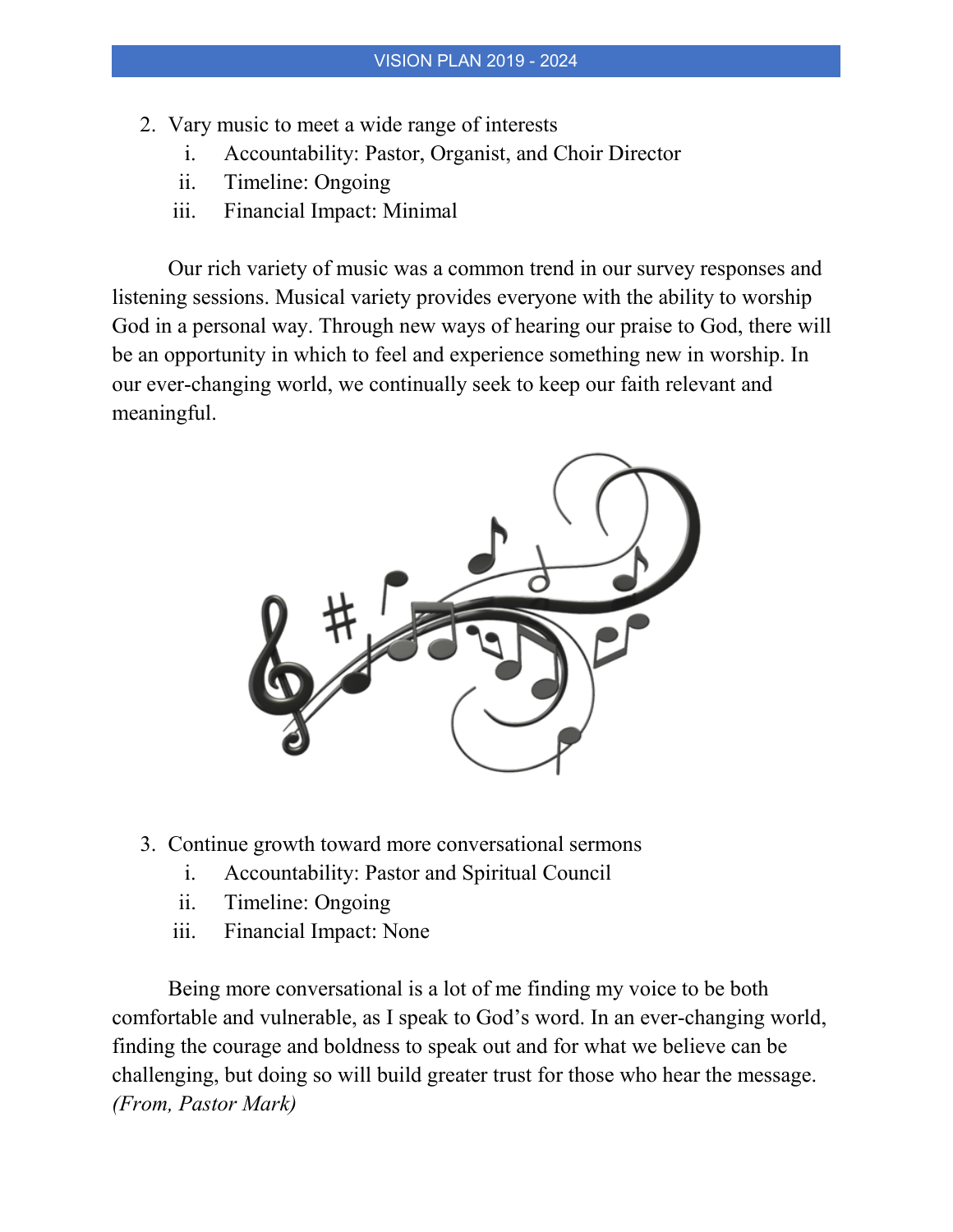Objective 2: We will enhance our outreach to those in need.

- 1. Increase physical involvement with our members, visitors, and community
	- i. Establish a team of individuals to greet visitors and provide a welcome gift
		- 1. Accountability: Hospitality
		- 2. Timeline: Weekly
		- 3. Financial Impact: Minimal

Outreach is wherever we find ourselves and can communicate our love for Jesus. Another way of growing our spiritual lives is through the work that we do and connecting with others. Through this expansion of outreach and the intentional giving of ourselves and our time, we will be enriched through the worship of experience. Through this step, we will establish stronger connections with our visitors and pray for their continued worship at Brownback's. Making Brownback's as comfortable as possible for any new person will help us show how much our faith means to us as we welcome all to experience it.



- ii. Offer designated hours of service for members in need
	- 1. Accountability: Missions
	- 2. Timeline: Several days per year
	- 3. Financial Impact: None

We will extend our ongoing support for members who may find themselves with a need. We have so many talents and skills through the members of our congregation; it is important that we utilize these to help those who may be unable to complete a task. Together, this will build our faith family and result not only in acts of service but deeper relationships as well.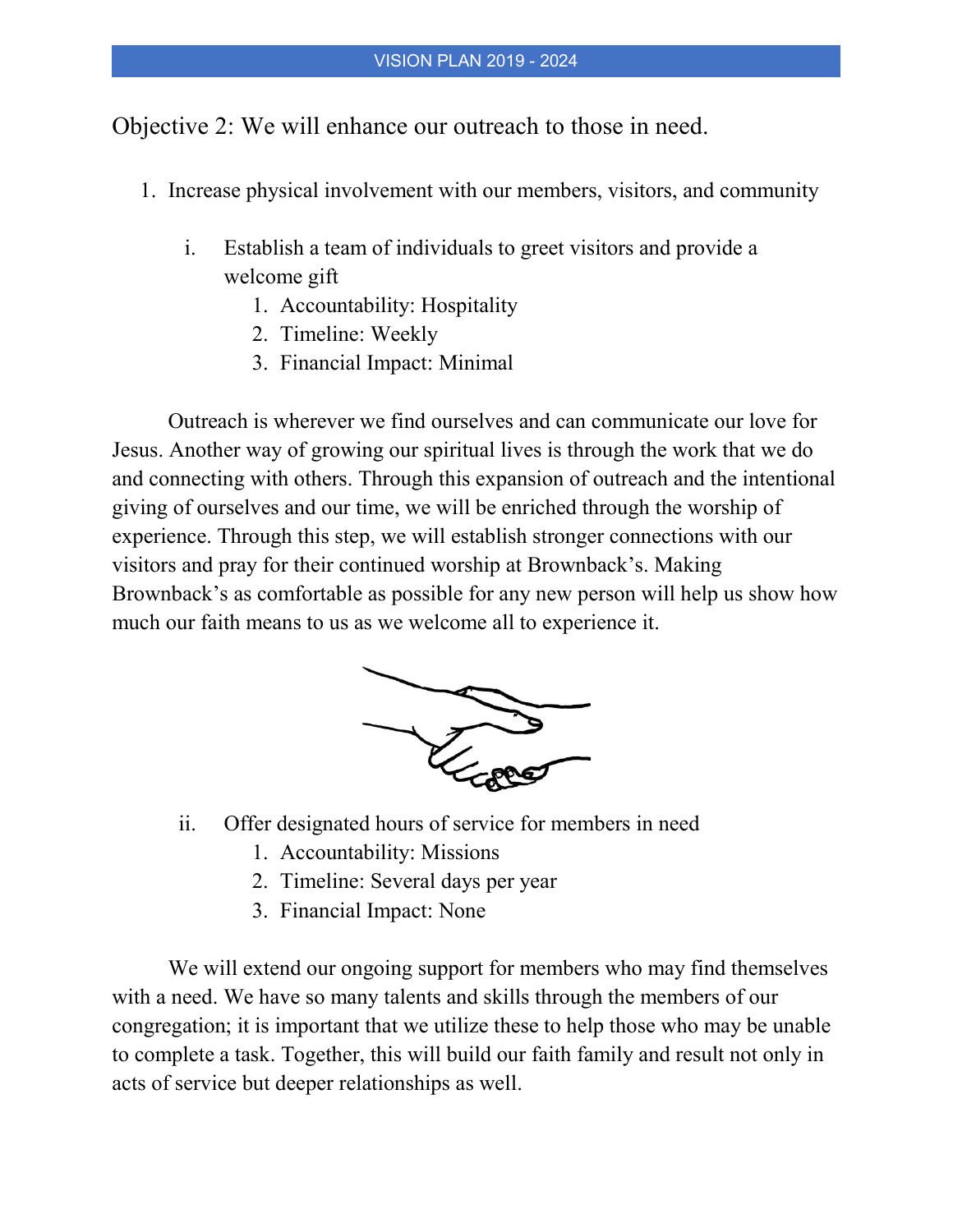- iii. Provide input cards for those with a need or an interest in serving
	- 1. Accountability: Missions and Pastor
	- 2. Timeline: Ongoing
	- 3. Financial Impact: None

These cards will be collected during the Offering, like our Prayer Request cards. This will create a direct line of communication between the people and the Pastor. The Pastor will then make the connections required to meet the needs of our congregants, both those who present a need and those wishing to serve. This is a great way to keep members connected, especially those who may not be able to currently attend services and could use the extra help. By presenting a need to the church, it allows others the blessing to help and serve in the name of God.



- iv. Sponsor programs for young adults and families
	- 1. Accountability: Consistory
	- 2. Timeline: As needed
	- 3. Financial Impact: Minimal

Growing our faith body will be bolstered by having programs that meet the specific needs of young adults and families, like having childcare available. This may involve a program that begins by serving our own parents, or it could mean allowing an outside group, who benefits this demographic, the use of our facility. This step of our strategic plan will be met on an as-needed basis, so keep your ears open for opportunities with which our church can help.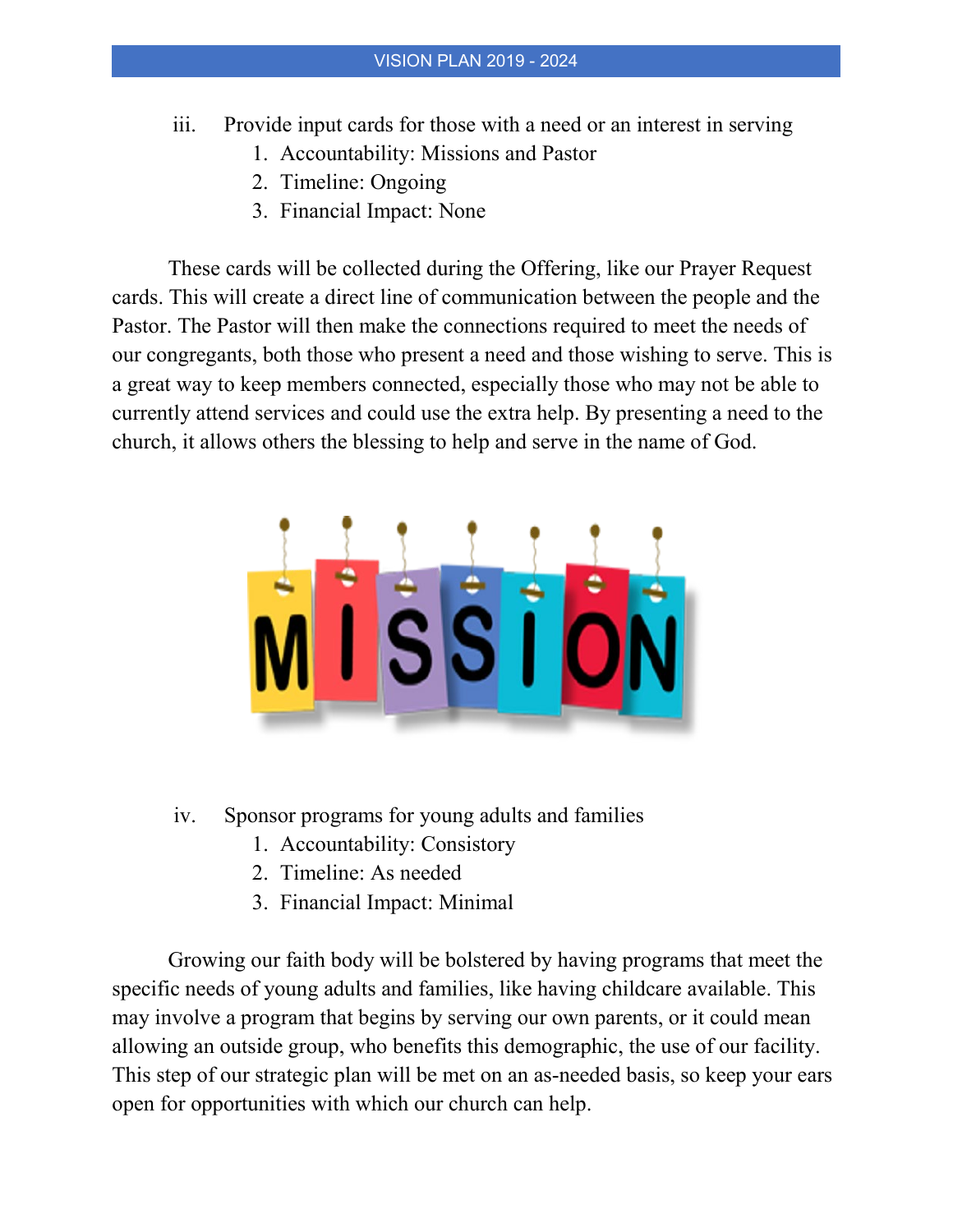- v. Expand physical outreach with charitable organizations in addition to financial support
	- 1. Accountability: Missions
	- 2. Timeline: Ongoing; contact organizations annually
	- 3. Financial Impact: None

This step of our vision began with members who wanted to be able to physically give of their time and a little elbow grease. Whether it is painting or assistance moving furniture, this offering of our time and resources builds the ongoing message that Jesus taught to many and that is to give of oneself. As we seek to grow, we also seek new venues in which to learn and join with all of God's children.



- 2. Organize a fundraising committee
	- i. Develop a frequency for fundraising events through collaboration with various committees
		- 1. Accountability: Fundraising (sub-committee of Fellowship)
		- 2. Timeline: Minimum two per year
		- 3. Financial Impact: None

The Fundraising Committee was created to further our ability to grow more financially stable and lessen reliance on our Endowment. This committee will work with our other committees to create fundraisers throughout the year. Through this process, we will also expand our fellowship with the community.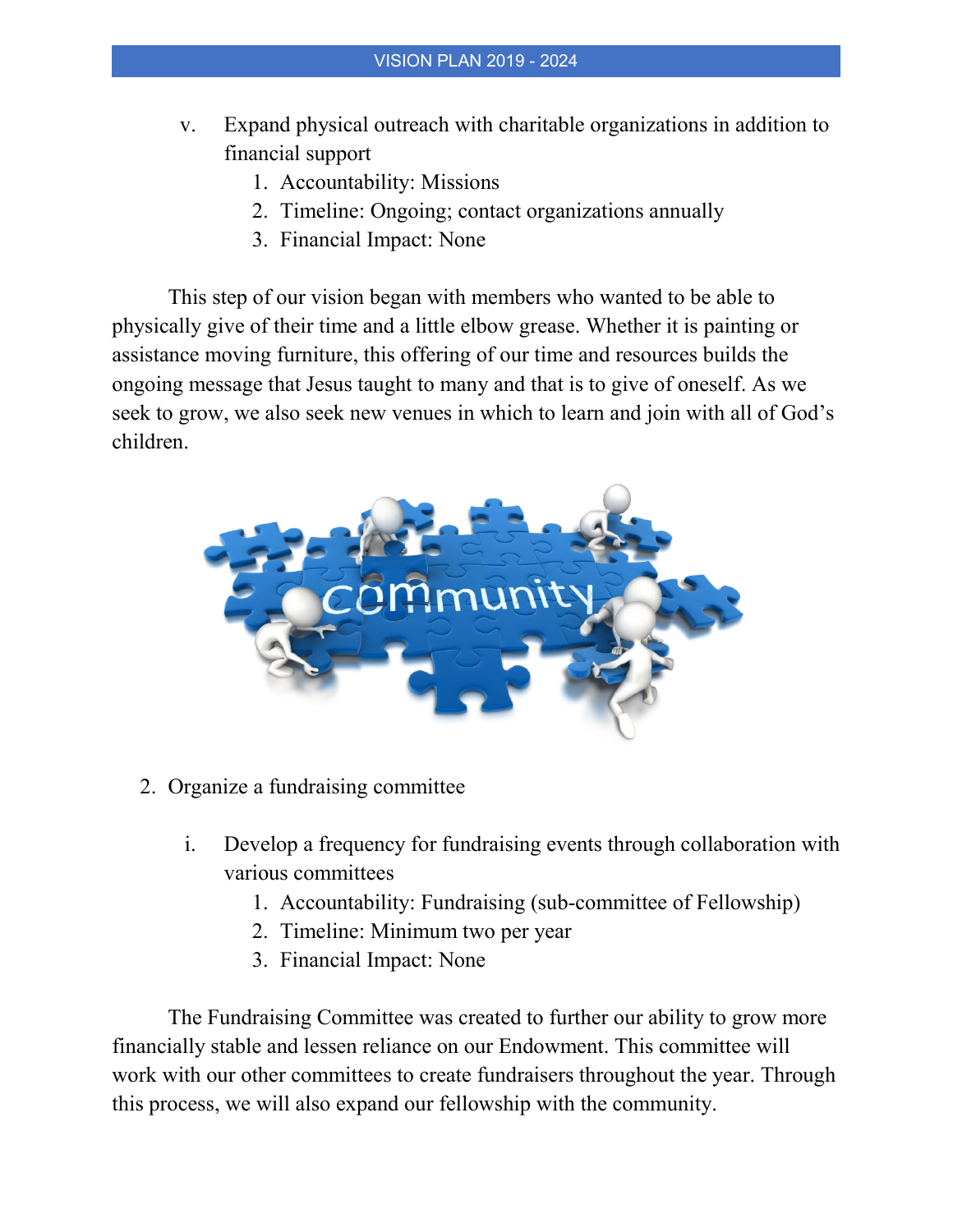Objective 3: We will place a continued emphasis on the Christian education of children.

- 1. Develop additional ways for children and youth to participate in the Worship service
	- i. Implement children's bulletins
		- 1. Accountability: Christian Education
		- 2. Timeline: Weekly
		- 3. Financial Impact: \$120 per year
	- ii. Increase child involvement
		- 1. Accountability: Music and Worship/Christian Education
		- 2. Timeline: Ongoing
		- 3. Financial Impact: None

Having children participate in Worship brings a special energy to our service and allows them the opportunity of learning while doing. By increasing the involvement of our children and youth in the Worship service, they will learn more about being a part of Christ's body. This will also increase their sense of self-worth and ultimately, increase their commitment to the Church.

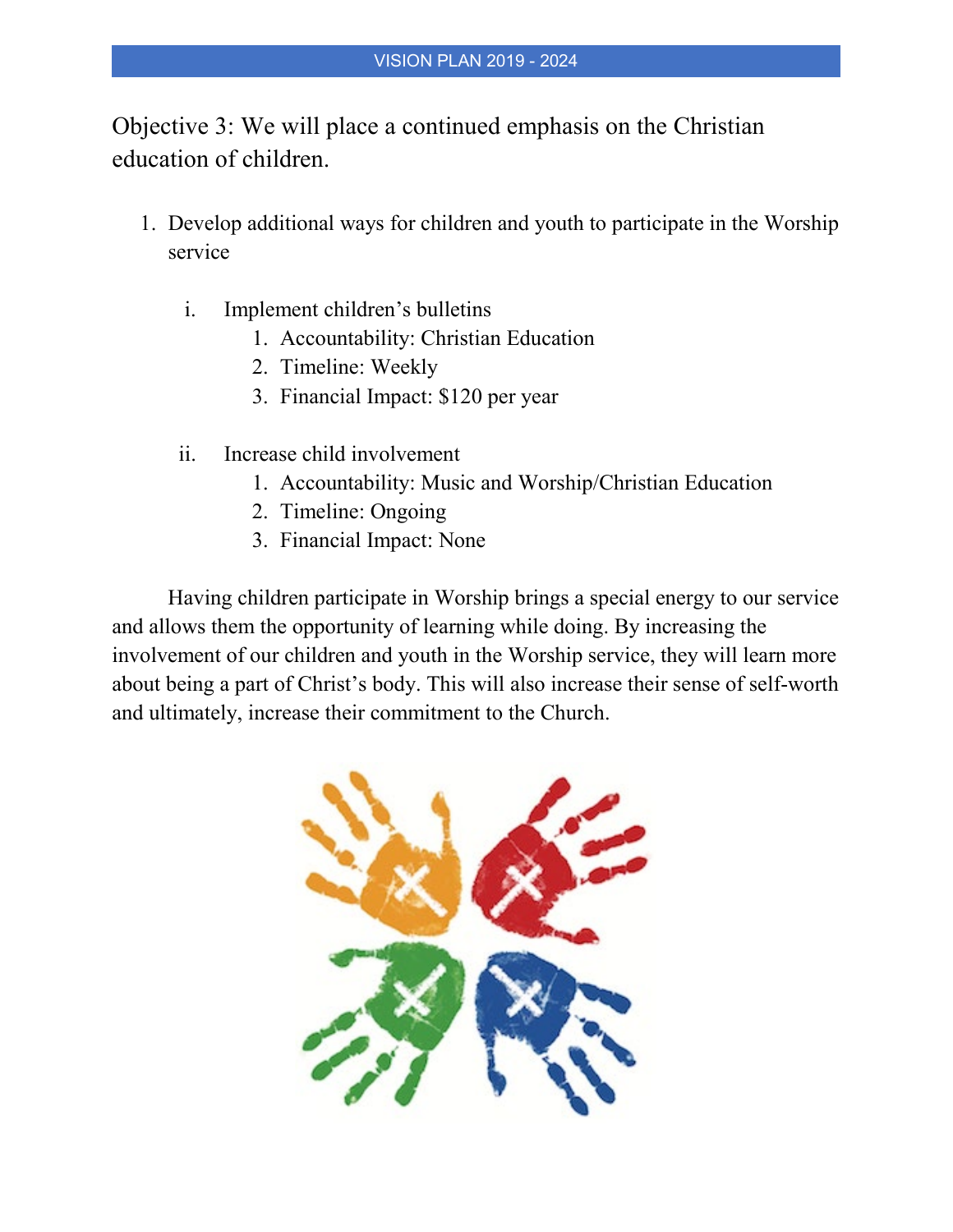- 2. Establish fellowship activities for youth (grade 4 and up) to strengthen their relationships
	- i. Provide a half hour after the Worship service for children to engage in a fellowship activity and parents in faith-based conversation
		- 1. Accountability: Christian Education
		- 2. Timeline: Monthly
		- 3. Financial Impact: None

This opportunity for our children to engage with one another will allow their parents to concurrently have faith-based conversations. This time for the adults is meant to be ever-changing in order to meet their faith-related needs. While parents share much in common, they also each bring a unique perspective they can use to support the others in the group and simultaneously grow their own faith.



- ii. Organize opportunities for whole-family fellowship, both service and entertainment based
	- 1. Accountability: Christian Education and Fellowship
	- 2. Timeline: Multiple times per year
	- 3. Financial Impact: None

Time spent with one another will continually deepen our relationships. Some opportunities will be strictly meant for relaxation and fun; other events will be designed as a time of service for us to come together and meet a need in our community.